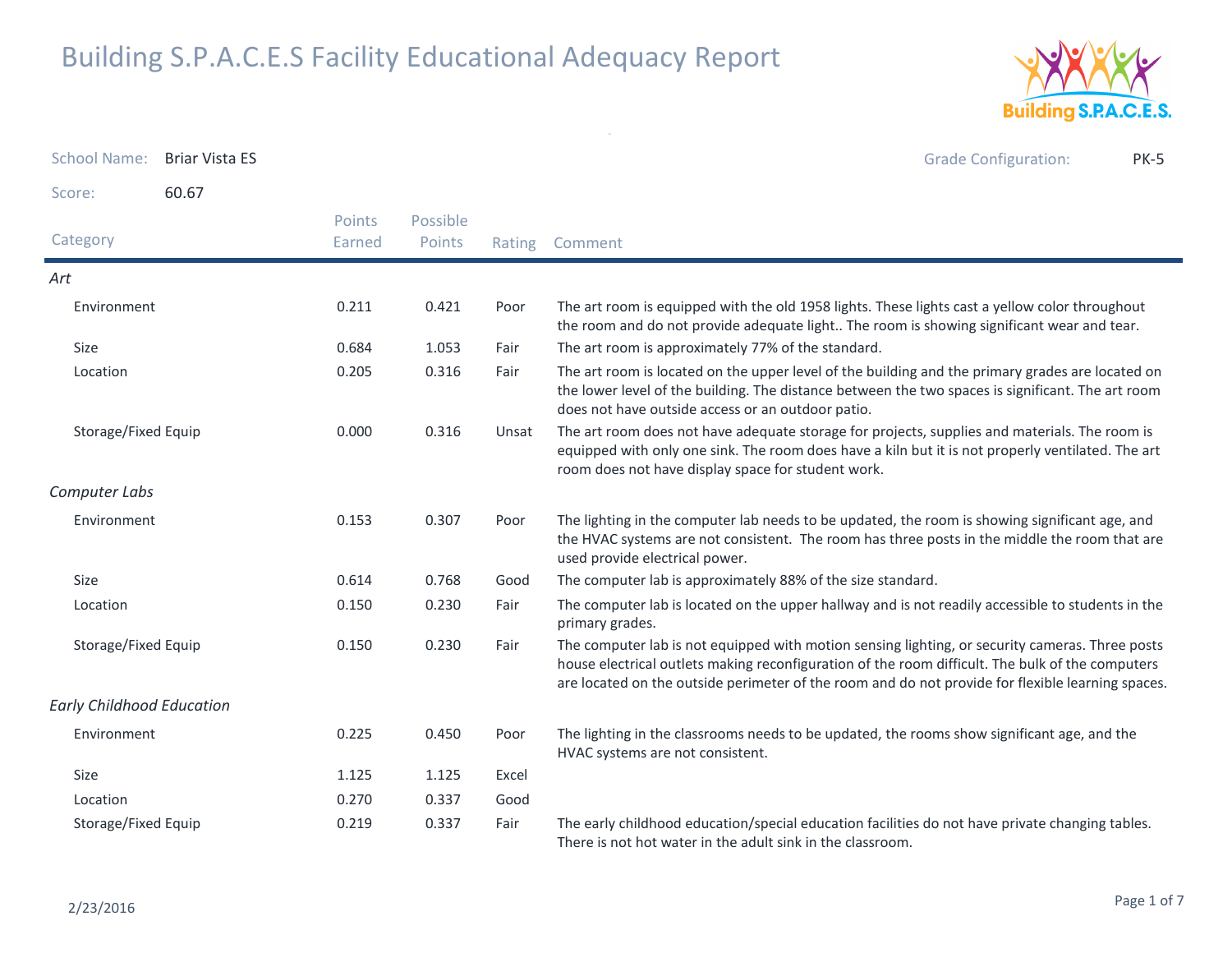

| <b>School Name:</b>                 | <b>Briar Vista ES</b>           |                  |                    |        | <b>Grade Configuration:</b><br><b>PK-5</b>                                                                                                                                                                                                                                                                                                                                                                                                                                                                                                                                    |
|-------------------------------------|---------------------------------|------------------|--------------------|--------|-------------------------------------------------------------------------------------------------------------------------------------------------------------------------------------------------------------------------------------------------------------------------------------------------------------------------------------------------------------------------------------------------------------------------------------------------------------------------------------------------------------------------------------------------------------------------------|
| Score:                              | 60.67                           |                  |                    |        |                                                                                                                                                                                                                                                                                                                                                                                                                                                                                                                                                                               |
| Category                            |                                 | Points<br>Earned | Possible<br>Points | Rating | Comment                                                                                                                                                                                                                                                                                                                                                                                                                                                                                                                                                                       |
| <b>General Classrooms</b>           |                                 |                  |                    |        |                                                                                                                                                                                                                                                                                                                                                                                                                                                                                                                                                                               |
| Environment                         |                                 | 2.205            | 4.410              | Poor   | The lighting in the classrooms needs to be updated, the rooms are showing significant age, and<br>the HVAC systems are not consistent. The HVAC systems in the lower level classrooms are self-<br>contained units and generate significant noise.                                                                                                                                                                                                                                                                                                                            |
| Size                                |                                 | 11.025           | 11.025             | Excel  |                                                                                                                                                                                                                                                                                                                                                                                                                                                                                                                                                                               |
| Location                            |                                 | 2.646            | 3.307              | Good   |                                                                                                                                                                                                                                                                                                                                                                                                                                                                                                                                                                               |
| Storage/Fixed Equip                 |                                 | 2.646            | 3.307              | Good   |                                                                                                                                                                                                                                                                                                                                                                                                                                                                                                                                                                               |
| <b>Instructional Resource Rooms</b> |                                 |                  |                    |        |                                                                                                                                                                                                                                                                                                                                                                                                                                                                                                                                                                               |
| Environment                         |                                 | 0.324            | 0.648              | Poor   | The lighting in the classrooms needs to be updated, the rooms show significant age, and the<br>HVAC systems are not consistent.                                                                                                                                                                                                                                                                                                                                                                                                                                               |
| Size                                |                                 | 1.053            | 1.620              | Fair   | In grades 3, 4, and 5, one classroom at each grade level has a room that integrates resource<br>room activities into the general classroom. This is accomplished by having two teachers in the<br>classroom and one teacher is working with the students who need additional help. Often the<br>instructional spaces between the resource instruction and general the instruction is divided by a<br>temporary divider. The spaces are the appropriate size for a classroom but having two teachers<br>in the instructional space does not provide the adequate space needed. |
| Location                            |                                 | 0.486            | 0.486              | Excel  |                                                                                                                                                                                                                                                                                                                                                                                                                                                                                                                                                                               |
| Storage/Fixed Equip                 |                                 | 0.316            | 0.486              | Fair   | The general classrooms who have the resource teacher embedded in the classroom do not have<br>any additional storage space for resource supplies and materials.                                                                                                                                                                                                                                                                                                                                                                                                               |
|                                     | Kindergarten & Pre-Kindergarten |                  |                    |        |                                                                                                                                                                                                                                                                                                                                                                                                                                                                                                                                                                               |
| Environment                         |                                 | 0.244            | 0.375              | Fair   | The HVAC systems in the kindergarten classrooms are self-contained units and generate<br>significant noise.                                                                                                                                                                                                                                                                                                                                                                                                                                                                   |
| <b>Size</b>                         |                                 | 0.938            | 0.938              | Excel  |                                                                                                                                                                                                                                                                                                                                                                                                                                                                                                                                                                               |
| Location                            |                                 | 0.183            | 0.282              | Fair   | The kindergarten classrooms are located on the lowest level of the school and students must<br>climb numerous steps in order to access instructional support areas such as the cafeteria, music<br>room, art room, and media center. The kindergarten classrooms are not located on the ground<br>level.                                                                                                                                                                                                                                                                      |

 $\sim$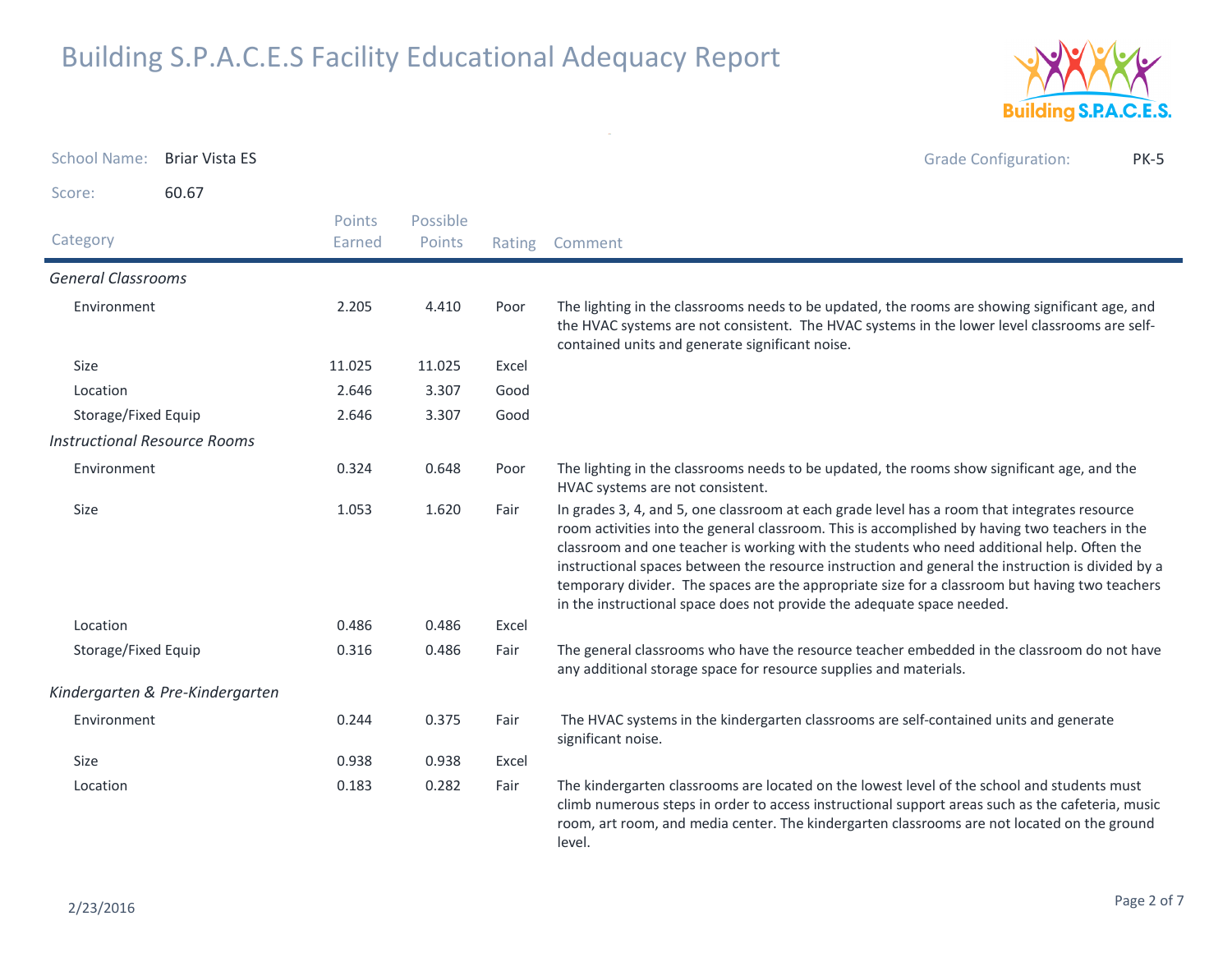

School Name: B<mark>riar Vista ES</mark> Grade Configuration: PK-5Score: 60.67**Category**  Rating Comment Possible PointsPoints EarnedKindergarten & Pre-KindergartenStorage/Fixed Equip One of the kindergarten classrooms does not have a restroom. Two of the kindergarten classrooms do not have age-appropriate casework and a sink at the proper height. None of the kindergarten classrooms are equipped with a bubbler.0.183 $0.282$ Learning EnvironmentLearning Style Variety The school does not have flexible learning spaces for small group, large group, or individualized instruction.0.000Unsat Interior Environment The school lighting is poor and has never been replaced since the school was constructed in 1958. The school walls are light brown tile and the building is showing considerable wear and tear. The HVAC systems do not provide consistent air conditioning and heat throughout the building.0.9001.800 Exterior Environment The building is constructed on a hillside which makes ADA access difficult. The school uses various concrete ramps to provide students access to most of the school grounds. The school does not have an outdoor lab, covered instructional area, or social gathering areas.0.6751.350 Environment The lighting in the media center needs to be updated, the media center is showing significant age, and the HVAC systems are not consistent.0.4390.877 Media CenterSize The media center is approximately 35% of the size for the standard for an elementary media center.0.0002.193 Location 0.526 0.658 Good Storage/Fixed Equip Three of the media centers originally designed spaces for storage are now currently being used as a faculty lounge/workroom, the counselor's office, and an office area for the social worker.0.000 $0.658$ MusicEnvironment Music is taught on the stage. The stage does not have acoustic treatments. The music room is separated by the cafeteria with only a curtain. Noise is a significant issue between the two spaces.0.0000.667 Sizee 1.083 1.667 Fair The stage is approximately 70% of the standard size for a music room.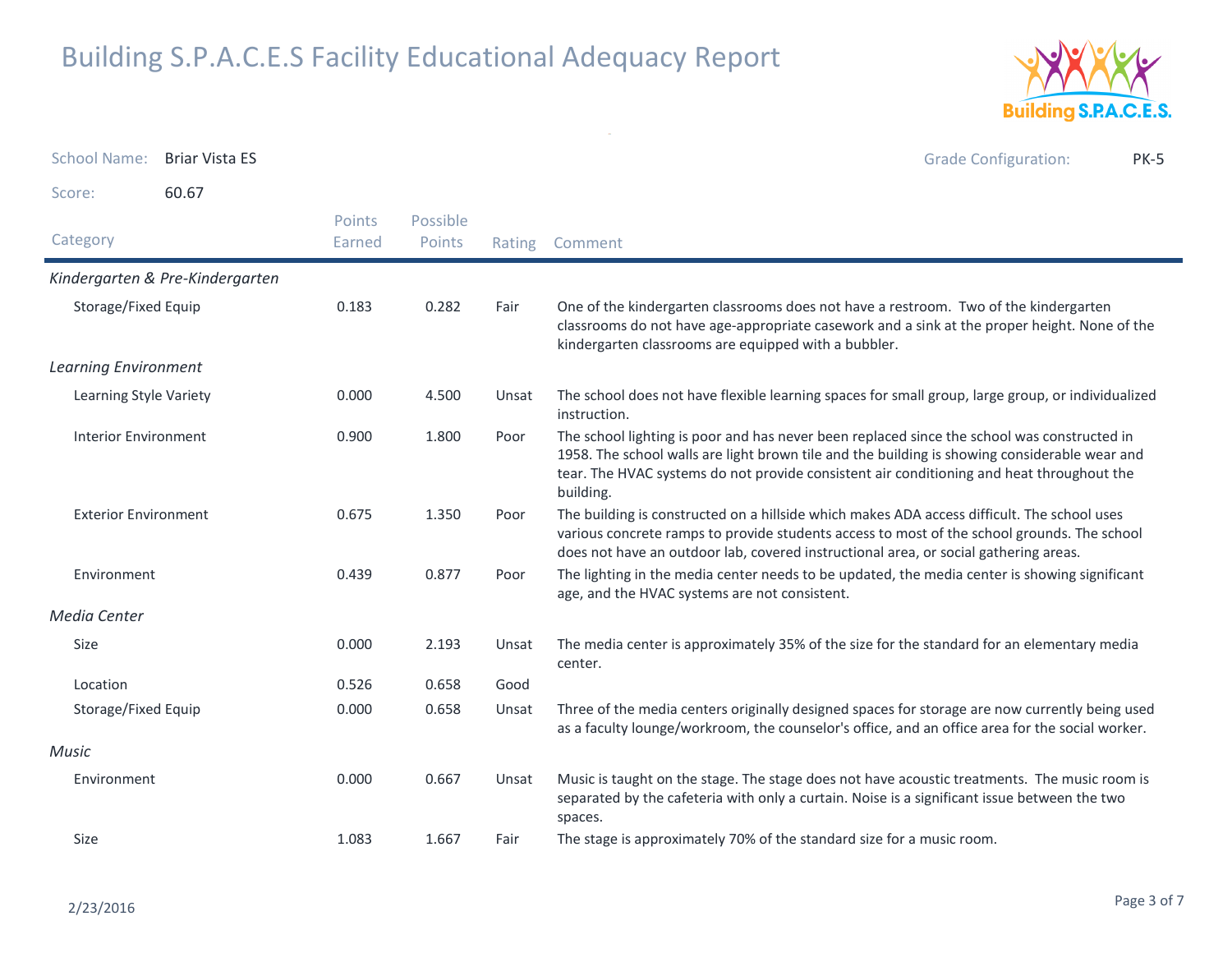

| <b>School Name:</b>       | <b>Briar Vista ES</b>            |                  |                    |        | <b>Grade Configuration:</b><br><b>PK-5</b>                                                                                                            |
|---------------------------|----------------------------------|------------------|--------------------|--------|-------------------------------------------------------------------------------------------------------------------------------------------------------|
| Score:                    | 60.67                            |                  |                    |        |                                                                                                                                                       |
| Category                  |                                  | Points<br>Earned | Possible<br>Points | Rating | Comment                                                                                                                                               |
| <b>Music</b>              |                                  |                  |                    |        |                                                                                                                                                       |
| Location                  |                                  | 0.000            | 0.500              | Unsat  | The music room is located on the stage and is separated from the cafeteria with only a curtain.<br>The stage is not ADA accessible.                   |
| Storage/Fixed Equip       |                                  | 0.000            | 0.500              | Unsat  | The music room does not have any built in cabinetry for the storage of supplies, materials, and<br>equipment.                                         |
| <b>Performing Arts</b>    |                                  |                  |                    |        |                                                                                                                                                       |
| Environment               |                                  | 0.435            | 0.544              | Good   | The school has a stage at one end of the cafeteria. The acoustics in the cafeteria are poor.                                                          |
| Size                      |                                  | 0.884            | 1.360              | Fair   | The performing arts area does not have a dressing room or adequate storage for supplies and<br>materials.                                             |
| Location                  |                                  | 0.265            | 0.408              | Fair   | The performing arts area cannot be separated from the rest of the school during activities in the<br>facility.                                        |
| Storage/Fixed Equip       |                                  | 0.326            | 0.408              | Good   |                                                                                                                                                       |
| <b>Physical Education</b> |                                  |                  |                    |        |                                                                                                                                                       |
| Environment               |                                  | 1.382            | 1.728              | Good   | The gymnasium is not air-conditioned.                                                                                                                 |
| <b>Size</b>               |                                  | 4.320            | 4.320              | Excel  |                                                                                                                                                       |
| Location                  |                                  | 0.842            | 1.296              | Fair   | The gymnasium is located in separate building from the main building and can only be accessed<br>by going outside.                                    |
| Storage/Fixed Equip       |                                  | 0.842            | 1.296              | Fair   | The gymnasium has limited storage for physical education equipment. The gymnasium does not<br>have padding on the walls beneath the basketball goals. |
| <i>Science</i>            |                                  |                  |                    |        |                                                                                                                                                       |
| Environment               |                                  | 0.000            | 0.450              | Unsat  | The school does not have a science room.                                                                                                              |
| Size                      |                                  | 0.000            | 1.125              | Unsat  | The school does not have a science room.                                                                                                              |
| Location                  |                                  | 0.000            | 0.337              | Unsat  | The school does not have a science room.                                                                                                              |
| Storage/Fixed Equip       |                                  | 0.000            | 0.337              | Unsat  | The school does not have a science room.                                                                                                              |
|                           | Self-Contained Special Education |                  |                    |        |                                                                                                                                                       |
| Environment               |                                  | 0.000            | 0.432              | Unsat  | The school does not have self-contained special education facilities.                                                                                 |

 $\sim$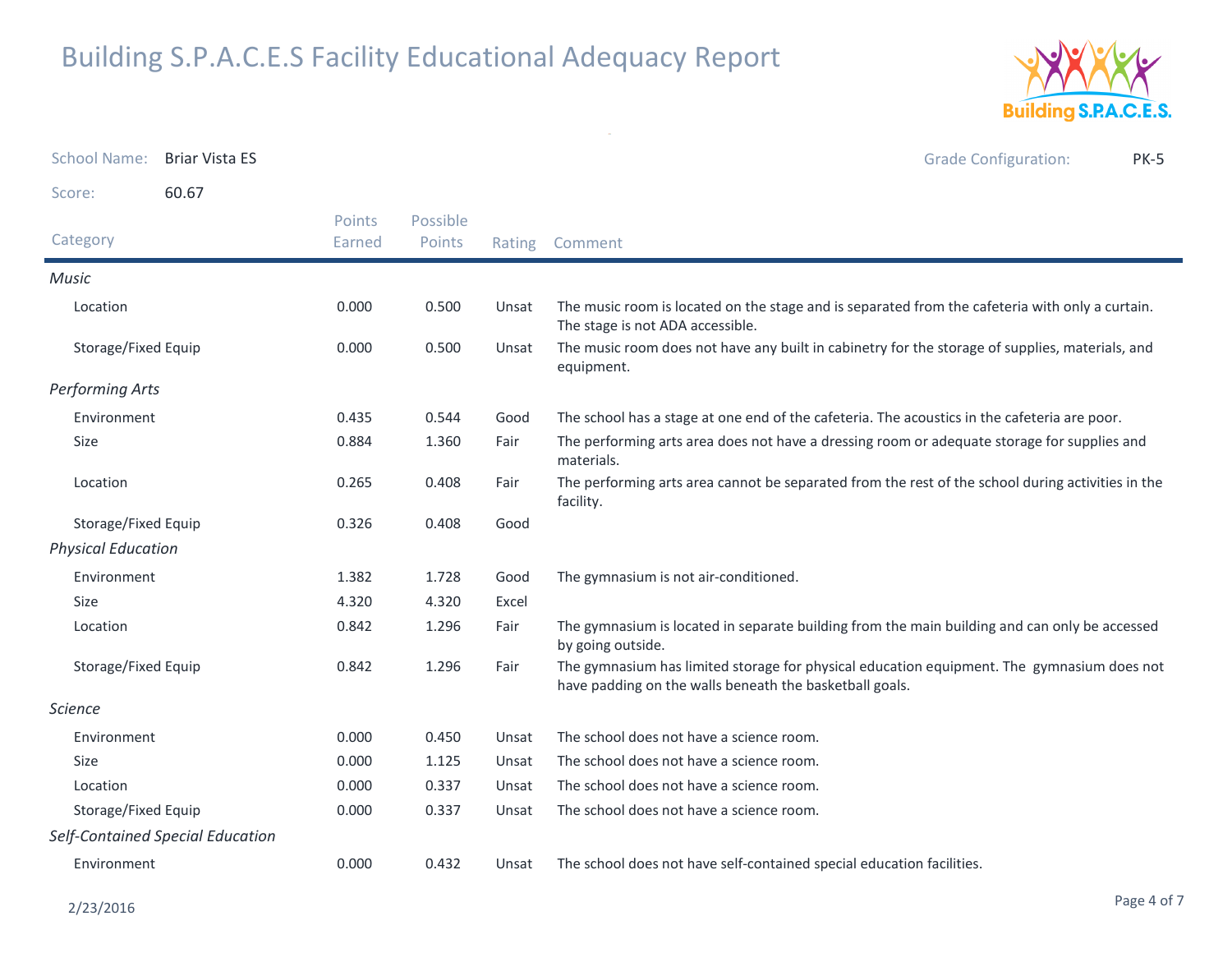

School Name: B<mark>riar Vista ES</mark> Grade Configuration: PK-5Score: 60.67Category Rating Comment Possible PointsPoints EarnedSelf-Contained Special EducationSizee 0.000 1.080 Unsat The school does not have self-contained special education facilities. Location 0.000 0.324 Unsat The school does not have self-contained special education facilities. Storage/Fixed Equip 0.000 0.324 Unsat The school does not have self-contained special education facilities. Non-Instructional SpacesAdministration The administrative office does not have a conference room other than a table located in the reading lab which seats six individuals. The administrative area does not have adequate storage for records. There is not a work space in the administration area for office personnel.1.1512.302 Cafeteria The cafeteria does not have storage for tables and chairs. Student restrooms near to the cafeteria do not have access to sinks with hot water.2.9254.500 Food Service and Prep 3.629 5.584 Fair The kitchen area is not air-conditioned. The preparation area is small. Clinic The clinic is located on the lowest level of the school facility and is in a space that was previouslyused as a general classroom. The space is shared with the speech pathologist. The spaces are separated by homemade bookshelf walls. The clinic has one cot and does not have hot water.0.263 $0.526$ Counseling The counselor is located in a small office located in the media center. It does not have a reception area, conference room, or storage for records.0.132 $0.263$ Custodial and Maintenance All of the custodial closets are equipped with wall-mounted sinks. The school does not have a receiving area for supplies. Supplies are stored in a storage room behind the stage and must be carried up a set of steps in order to reach the storage area. The storage area does not have adequate shelving.0.225 $0.450$ Student Restrooms The student restrooms have not been updated since they were constructed in 1958. The fixtures, the walls, the partitions all are in need of refurbishing. There are not urinal partitions. The rooms are poorly ventilated. None of the restrooms have hot water.0.0000.798 Faculty Work Space and Toilets The teachers work room is located in a room that was originally designed for audiovisual equipment storage in the media center. In the corner of the faculty workroom is the server which is not enclosed. The mailboxes are located in the workroom which is a significant distance from the administrative offices. The workroom is very small and does not have adequate counter 0.5701.140

space for the assembling of materials.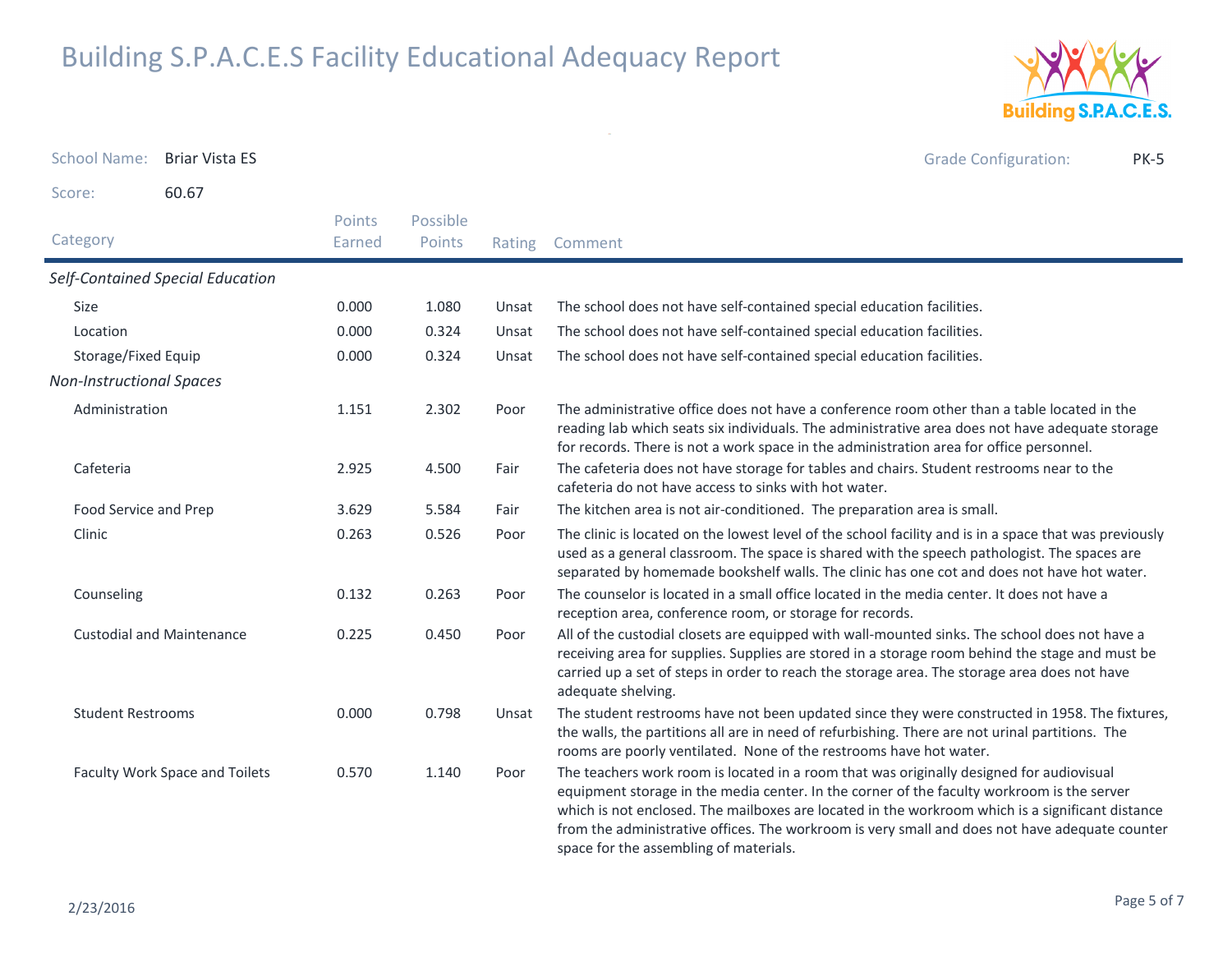

School Name: B<mark>riar Vista ES</mark> Grade Configuration: PK-5Score: 60.67**Category**  Rating Comment Possible PointsPoints EarnedOutside SpacesVehicular Traffic The parent drop off and bus loading and unloading zones are located in the driveway in front of the building with no separation. This driveway also provides access to the main parking lot. The bus area does not have a covered walkway.0.9001.800 Pedestrian Traffic The school has a playground located in front of the building. It can only be accessed by students passing through the main driveway and parking lot for the school.0.4380.876 Parking The school does not have adequate parking for staff and visitors. There is some parking that occurs on the street and a makeshift parking lot has been created on the side of the building.0.365 $0.731$ Play Areas The open grassy area is located below the main school building and can only be accessed by a long flight of stairs. Two of the playground areas do not have adequate mulch for safety.1.0532.107 Safety and SecurityFencing There are significant gaps in the perimeter fencing on the school grounds. None of the fence is 6 feet in height.0.338 $0.677$ Signage & Way FindingPoor The school does not have adequate internal directional signage and external signage for parking and drop off zones.0.450 $0.900$ Ease of Supervision 1.755 2.700 Fair The three story building makes line of sight supervision is difficult. Controlled Entrances Access to the building is controlled with a card/camera system. The school does have security cameras many of which are obsolete. The facilities does not have a security vestibule. The administrative office monitors individuals once they have entered the building because they do not have direct line of sight supervision of the front door.0.292 $0.450$ Technology ReadinessIDF & MDF Environment The main server is located in an open corner of the faculty work room. The room is not environmentally controlled.0.0001.500 Electrical Power Many of the educational spaces do not have adequate outlets and rely heavily on extension cords.0.5001.000 Equity of Access, Wireless & Drops  $1.000$   $1.000$  Good 1.000 LAN Connectivity Some of the instructional spaces/offices do not have adequate connectivity to the local area network.1.0051.500